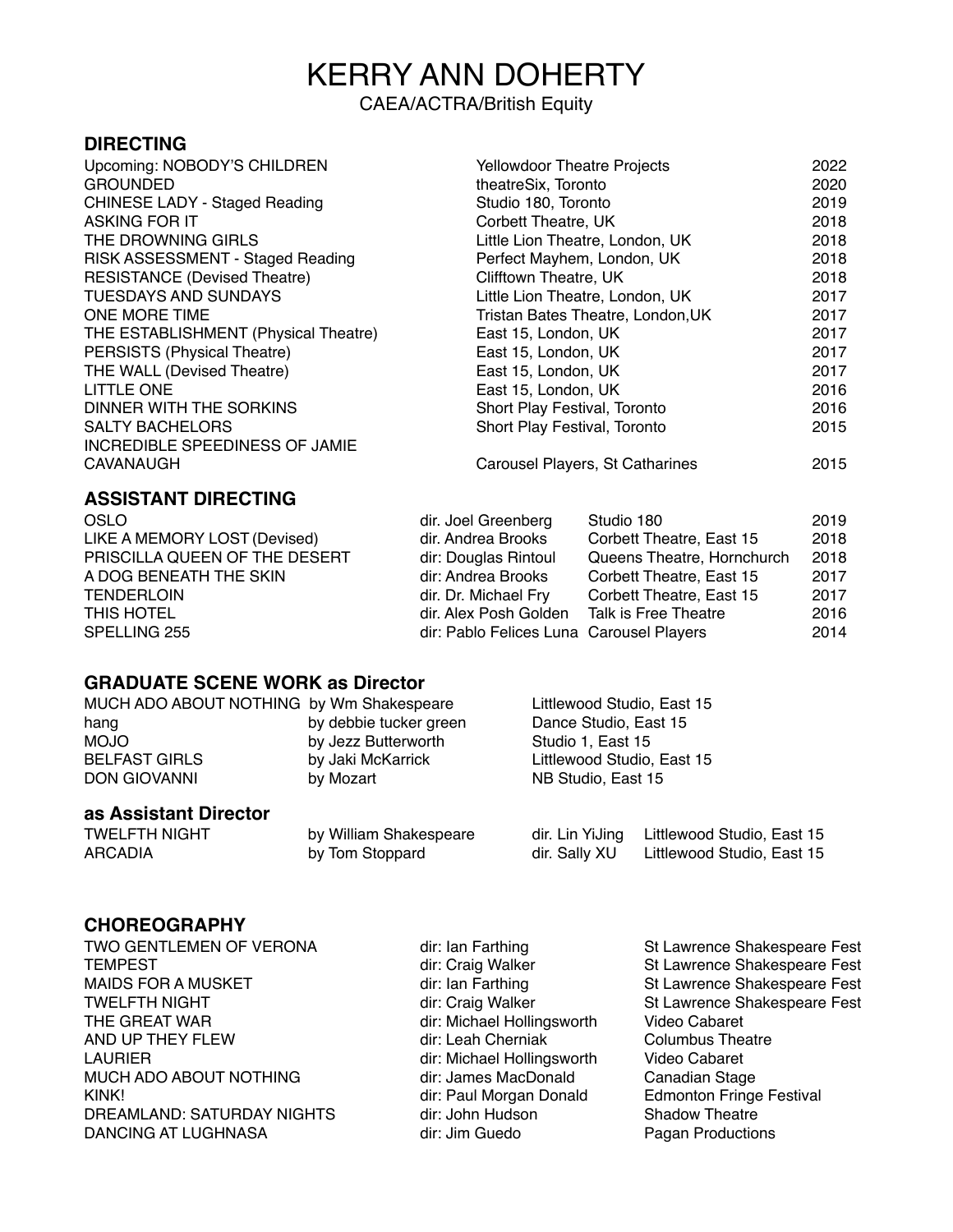### **SELECTED ACTING THEATRE**

Gaslight **Elizabeth (us)** Shaw Festival/Kelly Fox The Tempest Trinculo St. Lawrence/Craig Walker Twelfth Night **Transform Clivia** Clivia Children Children St. Lawrence/Craig Walker<br>All's Well That Fnds Well **St. Lawrence, Communist Children Children** St. Lawrence, Janet Irwin All's Well That Ends Well Wanda's Visit Marsha Lunchbox/Bob White MacBeth **Came Communist Communist Care Communist Communist Communist Communist Communist Communist Communist Co<br>
St Lawrence/Craig Walker Communist Communist Communist Communist Communist Communist Communist Communist Comm** Trouble on Dibble Street Mrs Quickly Mrs (St Lawrence/Craig Walker<br>And Up They Flew Jane Ashbury Theatre Columbus/Leah C Betrayal Emma Do it Yourself/Brian Rintoul Last Night of Ballyhoo Sunny Mayfield Theatre/Ron Ulrich Dreamland: Saturday Nights Alibi Ursula Pleiades Theatre/Stephen Hair

## A Dog Beneath the Skin **Mildred** Mildred Corbett Theatre/Andrea Brooks<br>
This Hotel Corbett Theatre/Corporation Corporation Corporation Corporation Corporation Arlene/Estelle Talk is Free/Alex Poch Golden Les Liaison Dangereuses La Marquise de Merteuil Sudbury Theatre/Caleb Marshall<br>
Two Gentlemen of Verona Launce Launce St. Lawrence/lan Farthing Launce St. Lawrence/Ian Farthing Spelling 255 **Diane** Diane Carousel Players/Pablo Felices Luna<br>Because I Love You **Christian** Christian Christian IFT/Obsidian/Mumbi Tindvebwa Christian **IFT/Obsidian/Mumbi Tindyebwa**<br>Gertrude **Internative Shakespeare in Action/Michael** Hamlet Gertrude Gertrude Shakespeare in Action/Michael Kelly<br>Maid for a Musket Constance St Lawrence/lan Farthing Constance St Lawrence/Ian Farthing Hamlet **Player Queen/Rynalda** St. Lawrence/Rona Waddington The Mousetrap **Mollie** Mollie **Port Hope Festival/Jan Alexandra Smith** Port Hope Festival/Jan Alexandra Smith Edith **The Great Contract Cabaret/Michael Hollingsworth** Theatre Columbus/Leah Cherniak Laurier Zoe Video Cabaret/Michael Hollingsworth Intimate Exchanges Celia/Sylvia/Irene Theatre and Co./Leah Cherniak Canadian Pacific Scandal Evelina Video Cabaret/Michael Hollingsworth Much Ado About Nothing Margaret Canadian Stage/James MacDonald<br>
Second City Tour Co<br>
Swing Canadian Stage/James MacDonald Second City Tour Co/Doug Morency Serious **Example 20** Serious Hannah BareArse Prod/Keira Loughran A Midsummer Night's Dream Helena Helena Theatre By The Bay/Daryl Cloran Romeo and Juliet **Lady Capulet** Lady Capulet Theatre By The Bay/Mark Wilson<br>Complete Wrks Of Willm Shks Adam Adam Complete Reserves Adventures/Kevin McKend Adam Fringe Adventures/Kevin McKendrick Geek Love **Iphigenia** Iphigenia Generic Theatre/Eileen Sproule<br>Dreamland: Saturdav Nights **Connect Connect Eileen** Shadow Theatre/John Hudson Uncle Vanya Network Charles Chemical Chemical Shadow Theatre/ John Hudson Shallow Grave **Lady Vincenzi** Lady Vincenzi Unconscious Collective/Trevor Schmidt<br>
Metastasis: A Chain of Ruin Tammy/Tiger/Alice **Northern Light Theatre/D.D. Kugler** Metastasis: A Chain of Ruin Tammy/Tiger/Alice Northern Light Theatre/D.D. Kugler<br>Precious Goods Collective/Trevor Schr Lady Fee **Netwitted Unconscious Collective/Trevor Schmidt**<br>Griselda Griselda Collective/Stephen Hair Murder at the Vicarage Theorem Griselda Controller at the Vicarage Griselda Controller Cheatre/Stephen Hair<br>
Man of the Moment Controller Controller Theatre Projects/Marga Man of the Moment TV Sharon TV Sharon Alberta Theatre Projects/Margaret Bard Mousetrap **Miss Casewell** Pleiades Theatre/Stephen Hair

### **SELECTED MUSICAL THEATRE**

Oklahoma Ado Annie Mayfield Theatre/James Brewer Into the Woods Lucinda Citadel Theatre/Bob Baker Babes in Arms **State Arms** Jennifer Owen Citadel Theatre/Stephen Heatley Fort Steele Follies **Ethyl** Ethyl **Example 20** Fort Steele Productions/Pia Wyatt It's A Wonderful Life **Stage Polaris/Susan Woywitka** Violet Stage Polaris/Susan Woywitka Cheaper by the Dozen **Anne** Anne Stage Polaris/Stephen Heatley Anne of Green Gables **Stage Polaris/Leslie Bland** Lucilla Stage Polaris/Leslie Bland A Funny Thing Happened...Forum Gymnasia Stage West/Glen Kotyk

Maid for a Musket **Constance** Constance Shakespeare/Ian Farthing Love and Larceny **Example 2** Betsy **Betsy** Thousand Island Playhouse/G. Wanless Reefer Madness **Mary Lane** Mary Lane BareArse Productions/Sanjay Talwa